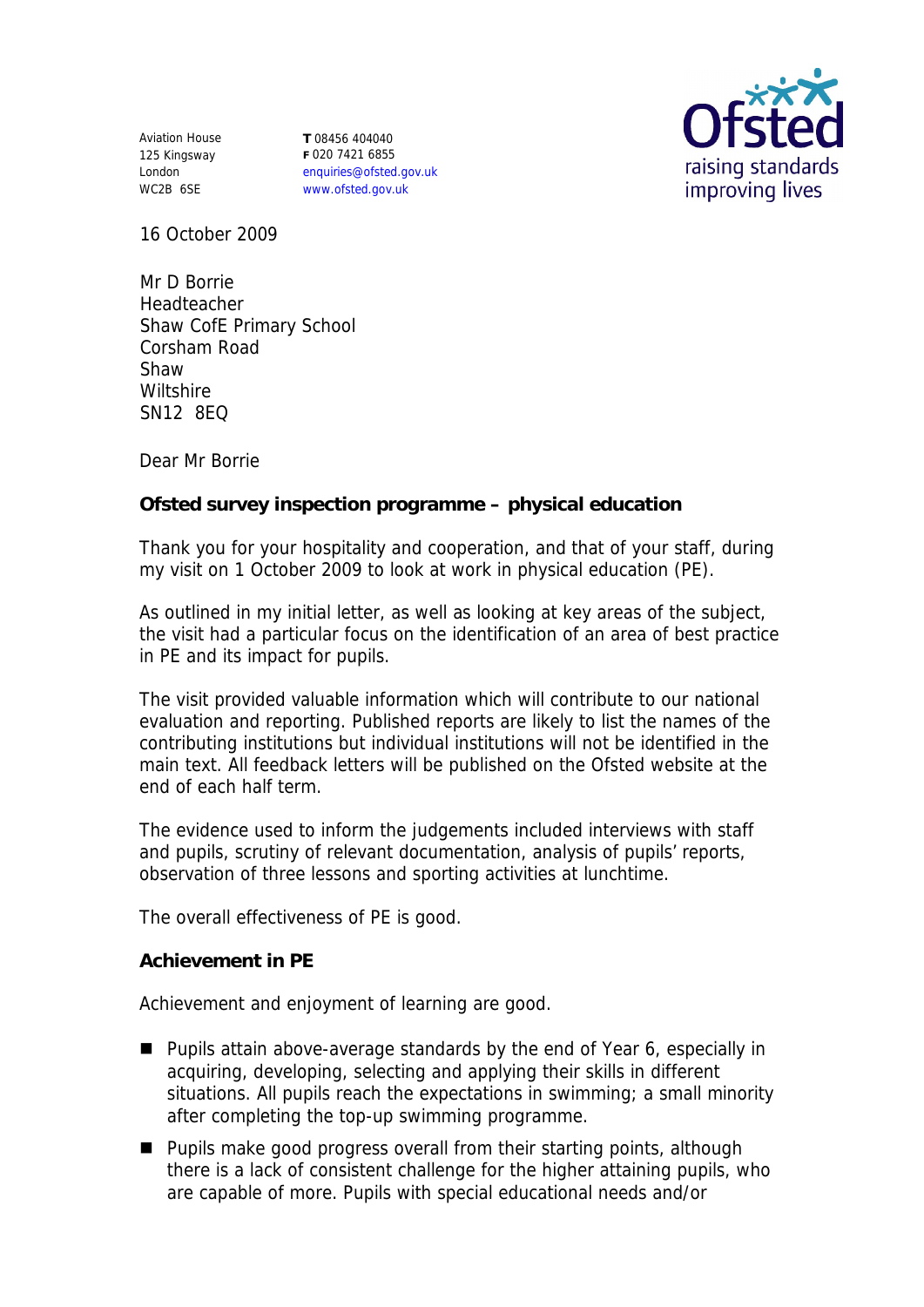disabilities are supported well and, consequently, their achievement is in line with others in the school. Pupils identified as gifted and talented in PE have appropriate programmes through links with the school sports partnership.

- **Pupils interviewed have a good understanding of health and safety** implications, both in lessons and while using the outdoor climbing equipment. They talk knowledgeably about how to lead a healthy active lifestyle.
- **Pupils have good opportunities for personal development through their** roles as PE managers and play buddies. Behaviour in PE lessons is outstanding. Pupils work cooperatively in pairs and small groups and readily accept others' comments on the strengths of their performance and suggestions for improvement. All pupils spoken to said how much they enjoy PE at the school, learning new things and being helped to access sport outside school.

## **Quality of teaching in PE**

The quality of teaching is good.

- Teaching is good overall although some inconsistencies exist in the expectations and aspirations for pupils, leading to slower progress, especially for some higher-attaining Year 2 pupils. Good progress is supported by the good opportunities for pupils to work with specialist teachers and/or coaches both in lessons and during extra-curricular activities. Teaching assistants are deployed well and their good support for individuals or groups of pupils encourages participation and progress.
- Teachers have secure subject knowledge but do not always make the most of opportunities to extend pupils' use of PE terminology. The pace and organisation of lessons are good. The majority of teachers use a range of assessment strategies in lessons. As a result, their interventions are timely and help pupils to gain a better understanding of their work and how to improve it further. Planning is thorough and supports teaching well. Good use is made of a number of commercial schemes of work that are generally adapted well to suit the needs of mixed-age classes.
- Information and communication technology is used extensively to photograph pupils' participation and provision and is starting to be used with pupils to evaluate and improve their work. However, the school misses the opportunity to use these images to help them recall previous work and to set lesson expectations and targets for improvement.
- The school has good assessment procedures for the four strands of PE and is trialling an extended version this year. However, information is not analysed fully to provide an in-depth understanding of pupils' progress and attainment in different aspects of the subject.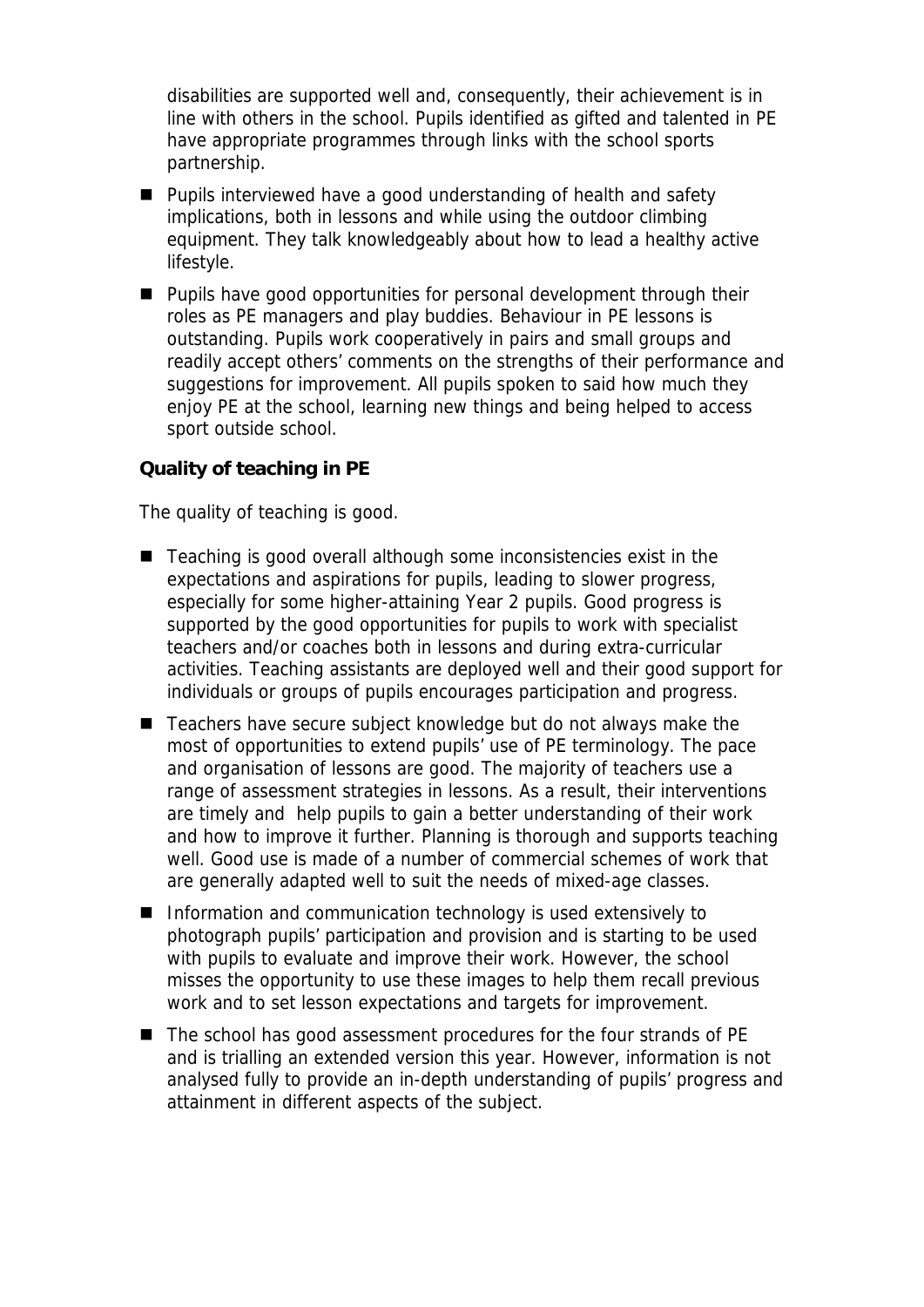## **Quality of the curriculum in PE**

The quality of the curriculum is good.

- All pupils have at least two hours of timetabled PE each week, covering all expectations of the PE National Curriculum. This is enriched by residential experiences in outdoor activities. The school also has a stimulating range of climbing equipment and outdoor challenge apparatus that is extensively used at break and lunchtimes to challenge and extend pupils' opportunities.
- Although the school offers a limited number of after-school clubs in PE, the vast majority of pupils have access to at least one hour of sport, either at school or in local clubs, with a significant number already reaching the Government expectation of five hours each week. You and the subject leader have good plans to extend the range of extra-curricular opportunities to make full use of the new sports hall.

**Effectiveness of leadership and management in PE**

The effectiveness of leadership and management is good.

- Good support to other staff at the school, including feedback and suggestions on how to improve planning, teaching and learning, is a key feature of the effective subject leadership in PE. Good opportunities to monitor and evaluate provision throughout the year have led to a good understanding of the strengths and weaknesses of the subject and a clear vision for future developments. This could be extended further by using the primary link teacher days to monitor what impact school sports partner initiatives and staff professional development are having on pupils' achievement. At present, the PE annual review does not include specific information on pupils' achievements.
- Some teachers have started to evaluate provision with pupils and make changes as a result, but this is not a consistent or regular aspect of monitoring activities.
- You offer very good support to PE and, consequently, the subject has a high profile in the school. The school was again awarded Activemark in 2008, reflecting your commitment to the subject. Staff are motivated to teach high-quality lessons, are good role models for PE and their enthusiasm is reflected in pupils' enjoyment and progress.

**Areas for improvement, which we discussed, include:**

- ensuring consistent challenge for higher-attaining pupils
- undertaking a full analysis of assessment data to provide a more comprehensive understanding of pupils' achievements, and using this to improve provision further